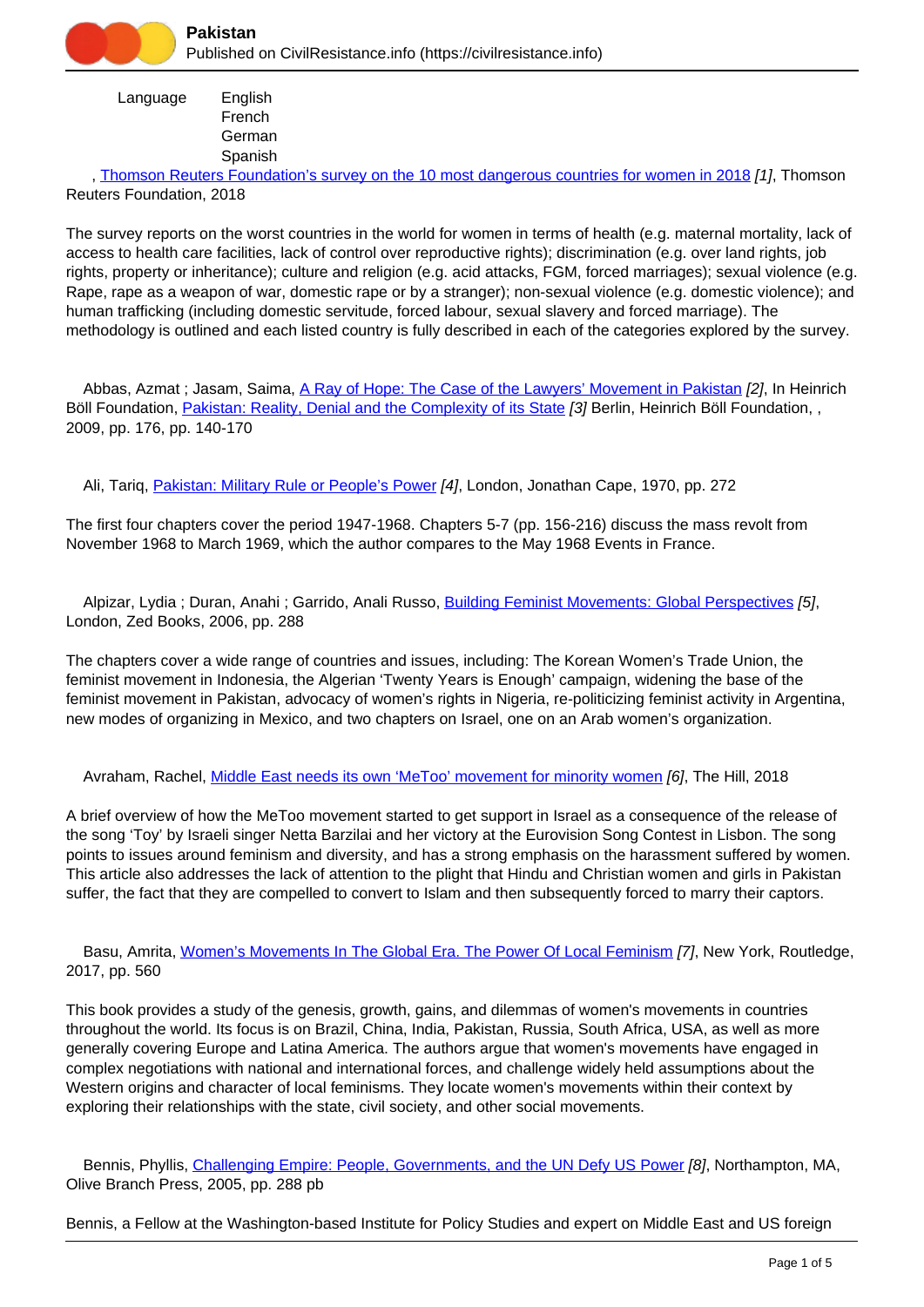policy, examines critically the US doctrine of pre-emptive war and willingness to bypass the UN in the context of the global mobilization against the US-led 2003 attack on Iraq.

See also: Bennis, Phyllis, 'February 15, 2003, The Day the World Said No to War', Institute for Policy Studies, 15 Feb 2013.

[https://ips-dc.org/february\\_15\\_2003\\_the\\_day\\_the\\_world\\_said\\_no\\_to\\_war/](https://ips-dc.org/february_15_2003_the_day_the_world_said_no_to_war/) [9]

Celebrates the mass global protests, but focuses in particular how opposition of Germany and France to the war enabled the 'Uncommitted Six' in the UN Security Council - Angola, Cameroon, Chile, Guinea, Mexico and Pakistan - to resist pressure from the US and UK and to refuse to endorse the war.

Bhutto, Benazir, [Daughter of the East: An Autobiography](https://civilresistance.info/biblio-item/1989/daughter-east-autobiography) [10], London, Mandarin, 1989, pp. 402

A memoir by Bhutto's daughter, who was a central figure in the campaign for democracy in the 1980s, which takes her story almost up to the November 1988 elections and her becoming Prime Minister. Although the focus is personal, includes material on the wider political context and the growing popular resistance.

Bin Sayeed, Khalid, [Pakistan in 1983: Internal stress more serious than external problems](https://civilresistance.info/biblio-item/1984/pakistan-1983-internal-stress-more-serious-external-problems) [11], Asian Survey, Vol. 24, no. 2, 1984, pp. 219-228

Butt, Iqbal Haider, [Revisiting Student Politics in Pakistan](https://civilresistance.info/biblio-item/2009/revisiting-student-politics-pakistan) [12], Bargad, Gujranwala, 2009, pp. 178

Analyses 'patterns of key student movements in Pakistan', using historical information and interviews with 24 student leaders, plus a chronology.

Cameron, Maxwell A.; Lawson, Robert J.; Tomlin, Brian W., [To Walk Without Fear: The Global Movement to](https://civilresistance.info/biblio-item/1998/walk-without-fear-global-movement-ban-landmines) [Ban Landmines](https://civilresistance.info/biblio-item/1998/walk-without-fear-global-movement-ban-landmines) [13], Oxford, Oxford University Press, 1998, pp. 512

This book was published soon after December 1997, when over 120 states (excluding the USA, Russia, China, India and Pakistan) signed the Ottawa Convention to ban production, stockpiling and use of anti-personnel mines. It provides a wide ranging survey of both the global campaign and the diplomatic moves culminating in the 'Ottawa process', which, under Canadian government leadership, resulted in the treaty. There are contributions from leading campaigners, diplomats and academics.

Duncan, Emma, [Breaking the Curfew: A Political Journey through Pakistan](https://civilresistance.info/biblio-item/1990/breaking-curfew-political-journey-through-pakistan) [14], London, Arrow Books, 1990, pp. 312

A journalist (now deputy editor of the Economist) provides her perspective on Pakistan in the 1980s.

Feldman, Herbert, [From Crisis to Crisis: Pakistan 1962-1969](https://civilresistance.info/biblio-item/1972/crisis-crisis-pakistan-1962-1969) [15], London, Oxford University Press, 1972, pp. 344

The main emphasis of this book is on Ayub Khan's government, but chapter 9 'The last phase' (pp. 237-71) covers the '132 days of uninterrupted disturbances'. Stresses the rioting and factionalised violence, but notes the importance of the urban working classes and the students.

 Heinrich Böll Foundation, [Pakistan: Reality, Denial and the Complexity of its State](https://civilresistance.info/biblio-item/2009/pakistan-reality-denial-and-complexity-its-state) [3], Berlin, Heinrich Böll Foundation, 2009, pp. 176

Hussein, Nazia, [Rethinking New Womanhood: Practices Of Gender, Class, Culture And Religion In South Asia](https://civilresistance.info/biblio-item/2018/rethinking-new-womanhood-practices-gender-class-culture-and-religion-south-asia)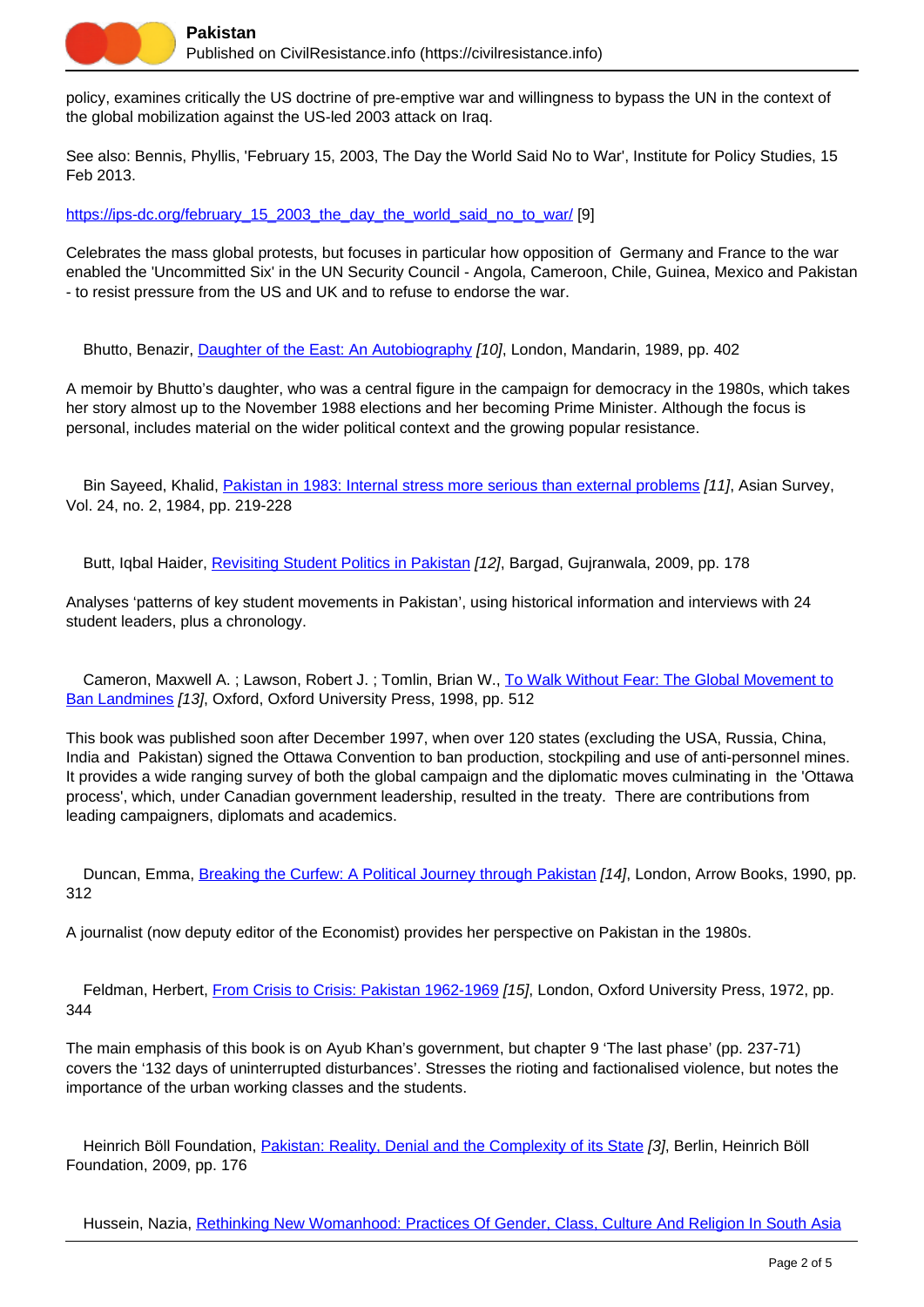

[16], London, Palgrave Macmillan, 2018, pp. 231

A collection of essays by feminist scholars and activists in South Asia outlining the development of feminism in India, Bangladesh and Pakistan over the last decade with regard to the social embodiment of women, television representations, LGTB discourses, domestic violence, and the "new" feminism.

Imtiaz, Saba, [Two wheels good for Karachi's female riders](https://civilresistance.info/biblio-item/2019/two-wheels-good-karachis-female-riders) [17], Guardian Weekly, 2019

Brief but illuminating article about the liberatory role of cycling for women, both as a group sport and as means of travelling to and from work and avoiding the crowded public transport, where sexual harassment is rife. Imtiaz notes the hostility of conservative Pakistani men to women cycling.

Loonba, Ania ; Lukose, Ritty A., [South Asian Feminisms](https://civilresistance.info/biblio-item/2012/south-asian-feminisms) [18], Durham NC, Duke University Press, 2012, pp. 432

Building on 40 years of activism and scholarship, contributors assess recent feminist issues and campaigns in India, Pakistan, Sri Lanka and Bangladesh.

Nasir, Zakia, [Feminism and power in the post-colonial societies of the sub-continent](https://civilresistance.info/biblio-item/2019/feminism-and-power-post-colonial-societies-sub-continent) [19], Asia Dialogue, 2019

Explores the use of power over women in post-colonial Pakistan, Bangladesh and India.

[Operation Omega](https://civilresistance.info/biblio-item/1977/operation-omega), Operation Omega [20], In Hare; Blumberg, [Liberation without Violence: A Third Party](https://civilresistance.info/biblio-item/1977/liberation-without-violence-third-party-approach) [Approach](https://civilresistance.info/biblio-item/1977/liberation-without-violence-third-party-approach) [21] ([A. 5. Nonviolent Intervention and Accompaniment](https://civilresistance.info/section/introduction-nonviolent-action/5-nonviolent-intervention-and-accompaniment) [22]), London, Rex Collings, pp. 196-206

After Pakistani repression of the 1971 East Bengali independence movement and outbreak of the India-Pakistan war, a transnational team tried with some success to take relief supplies into East Bengal. Their aim was to provide practical aid to refugees and protest against Pakistani army repression. At the same time US activists blocked arms supplies to Pakistan (see also Taylor, [Blockade: A Guide to Nonviolent Intervention](https://civilresistance.info/biblio-item/1977/blockade-guide-nonviolent-intervention) [23] [\(E.3. Opposing Other](https://civilresistance.info/section/e-resistance-movements-against-specific-wars/e3-opposing-other-wars-and-occupations) [Wars and Occupations](https://civilresistance.info/section/e-resistance-movements-against-specific-wars/e3-opposing-other-wars-and-occupations) [24]) ).

 Review, Harvard Law, [The Pakistani Lawyers' Movement and the popular currency of judicial power](https://civilresistance.info/biblio-item/2010/pakistani-lawyers-movement-and-popular-currency-judicial-power) [25], Notes, Harvard Law Review, Vol. 123, no. 7 (May), 2010, pp. 1705-1726

Saigol, Rubina, **Feminism and the women's movement in Pakistan [26]**, Islamabad, Friedrich-Ebert-Stiftung, 2016, pp. 51

Explores the divisions in the feminist movement in Pakistan and how feminists see or silence the intersections between sexuality, religion, race and class in the struggle for equality in Pakistan. It contextualises the analysis within the legacies of colonial relations, nationalist reformation, development policies and neoliberal economies, including new forms of militarism introduced with the global war on terror, and the transformations of the political space across Pakistan's political history.

Schapiro, Jonathan Anjaria ; McFarlane, Colin, [Urban Navigations: Politics, Space and the City in South Asia](https://civilresistance.info/biblio-item/2001/urban-navigations-politics-space-and-city-south-asia) [27], London, Routledge, 2001, pp. 347

Focuses on conflicts over urban space, resources and housing in Cambodia, India, Nepal, Pakistan and Sri Lanka, and includes accounts of resistance in squatter settlements, e.g. in Kathmandu.

Taylor, Richard K., [Blockade: A Guide to Nonviolent Intervention](https://civilresistance.info/biblio-item/1977/blockade-guide-nonviolent-intervention) [23], Maryknoll NY, Orbis Books, 1977, pp. 175

Account of how a nonviolent fleet of canoes and kayaks blocked Pakistani shipping at East Coast ports of the USA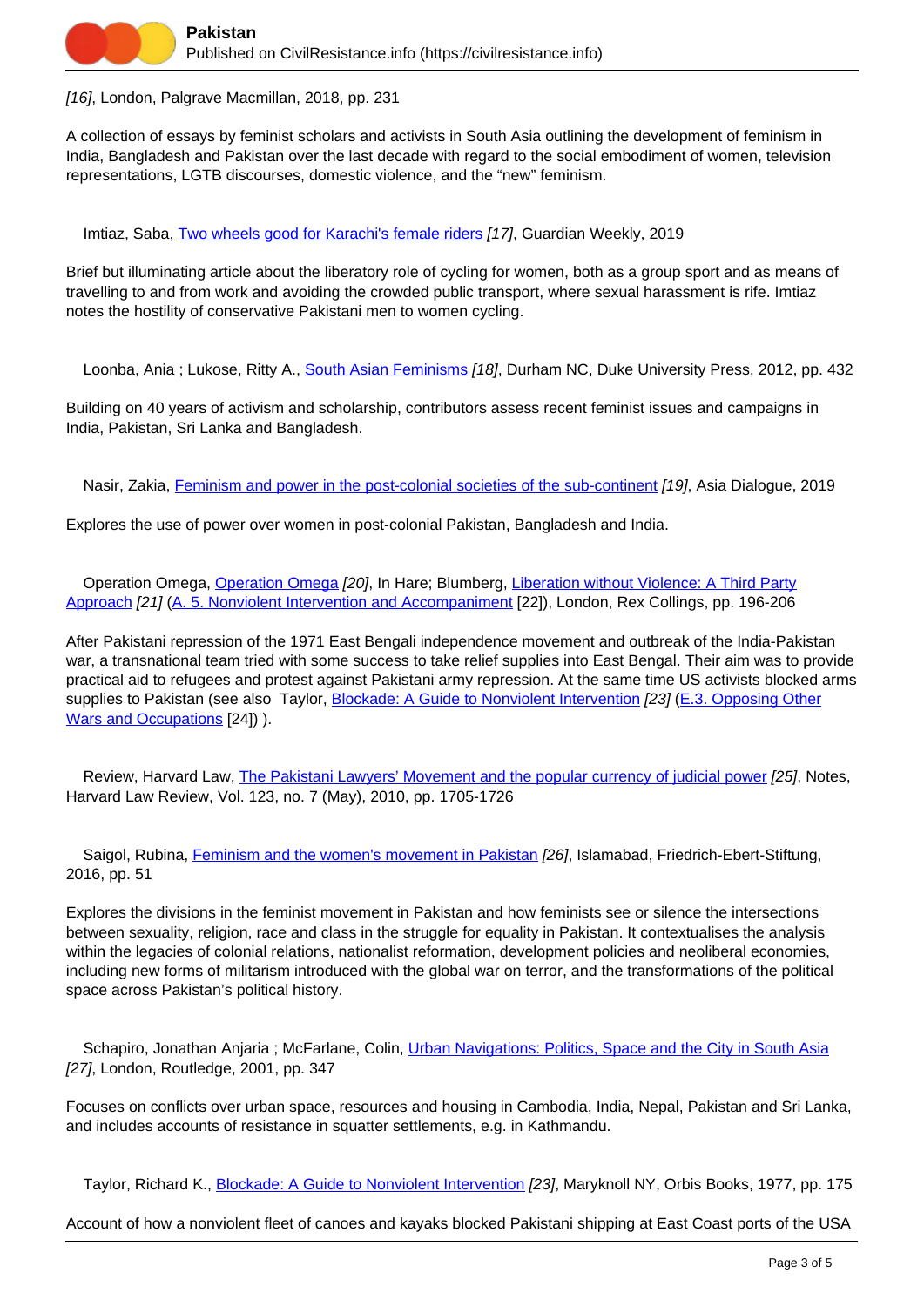

to oppose US support for Pakistan's repression in East Bengal. Part 2 is a manual for direct action.

 Vanaik, Achin, [Building a nuclear disarmament movement in India, Pakistan and South Asia: some policy](https://civilresistance.info/biblio-item/2006/building-nuclear-disarmament-movement-india-pakistan-and-south-asia-some-policy) [perspectives](https://civilresistance.info/biblio-item/2006/building-nuclear-disarmament-movement-india-pakistan-and-south-asia-some-policy) [28], TNI, 2006

The author argues that there are two stages in the process of developing an effective progressive force like the nuclear disarmament movement, whether regionally in South Asia, or globally. In the first phase a movement needs to attack and undermine the popular legitimacy that all governments seek to obtain for their policies. In the second phase, it can practically develop on a very large scale and achieve a critical mass that impacts on actual policy.

Wolpert, Stanley, [Zulfi Bhutto of Pakistan: His Life and Times](https://civilresistance.info/biblio-item/1993/zulfi-bhutto-pakistan-his-life-and-times) [29], Oxford and New York, Oxford University Press, 1993, pp. 378

The emphasis is on Bhutto's political role and leadership and there is only very brief mention of popular agitation in chapter 7 'Winters of his discontent' (1965-69), pp. 100-34.

 Yousafzai, Malala ; Lamb, Christine, [I Am Malala: The Girl Who Stood Up for Education and was Shot by the](https://civilresistance.info/biblio-item/2013/i-am-malala-girl-who-stood-education-and-was-shot-taliban) [Taliban](https://civilresistance.info/biblio-item/2013/i-am-malala-girl-who-stood-education-and-was-shot-taliban) [30], London, Weidenfeld and Nicholson, 2013, pp. 288

The schoolgirl Pakistani campaigner for girls' education who was awarded the Nobel Peace Prize in 2014 tells her story.

Zia, Afiya, [Faith And Feminism In Pakistan: Religious Agency Or Secular Autonomy](https://civilresistance.info/biblio-item/2018/faith-and-feminism-pakistan-religious-agency-or-secular-autonomy) [31], Brighton, Sussex Academic Press, 2018, pp. 251

Analyses gender in the Muslim world, particularly in Pakistan. Zia chronicles secular feminism and its past and ongoing achievements, and explores the limits of faith-based politics in the country.

**Source URL (retrieved on 05/07/2022 - 06:40):** https://civilresistance.info/bibliography/country/Pakistan

## **Links**

[1] https://civilresistance.info/biblio-item/2018/thomson-reuters-foundations-survey-10-most-dangerous-countrieswomen-2018

- [2] https://civilresistance.info/biblio-item/2009/ray-hope-case-lawyers-movement-pakistan
- [3] https://civilresistance.info/biblio-item/2009/pakistan-reality-denial-and-complexity-its-state
- [4] https://civilresistance.info/biblio-item/1970/pakistan-military-rule-or-peoples-power
- [5] https://civilresistance.info/biblio-item/2006/building-feminist-movements-global-perspectives
- [6] https://civilresistance.info/biblio-item/2018/middle-east-needs-its-own-metoo-movement-minority-women
- [7] https://civilresistance.info/biblio-item/2017/womens-movements-global-era-power-local-feminism
- [8] https://civilresistance.info/biblio-item/2005/challenging-empire-people-governments-and-un-defy-us-power
- [9] https://ips-dc.org/february\_15\_2003\_the\_day\_the\_world\_said\_no\_to\_war/
- [10] https://civilresistance.info/biblio-item/1989/daughter-east-autobiography
- [11] https://civilresistance.info/biblio-item/1984/pakistan-1983-internal-stress-more-serious-external-problems
- [12] https://civilresistance.info/biblio-item/2009/revisiting-student-politics-pakistan
- [13] https://civilresistance.info/biblio-item/1998/walk-without-fear-global-movement-ban-landmines
- [14] https://civilresistance.info/biblio-item/1990/breaking-curfew-political-journey-through-pakistan
- [15] https://civilresistance.info/biblio-item/1972/crisis-crisis-pakistan-1962-1969

[16] https://civilresistance.info/biblio-item/2018/rethinking-new-womanhood-practices-gender-class-culture-andreligion-south-asia

- [17] https://civilresistance.info/biblio-item/2019/two-wheels-good-karachis-female-riders
- [18] https://civilresistance.info/biblio-item/2012/south-asian-feminisms
- [19] https://civilresistance.info/biblio-item/2019/feminism-and-power-post-colonial-societies-sub-continent
- [20] https://civilresistance.info/biblio-item/1977/operation-omega